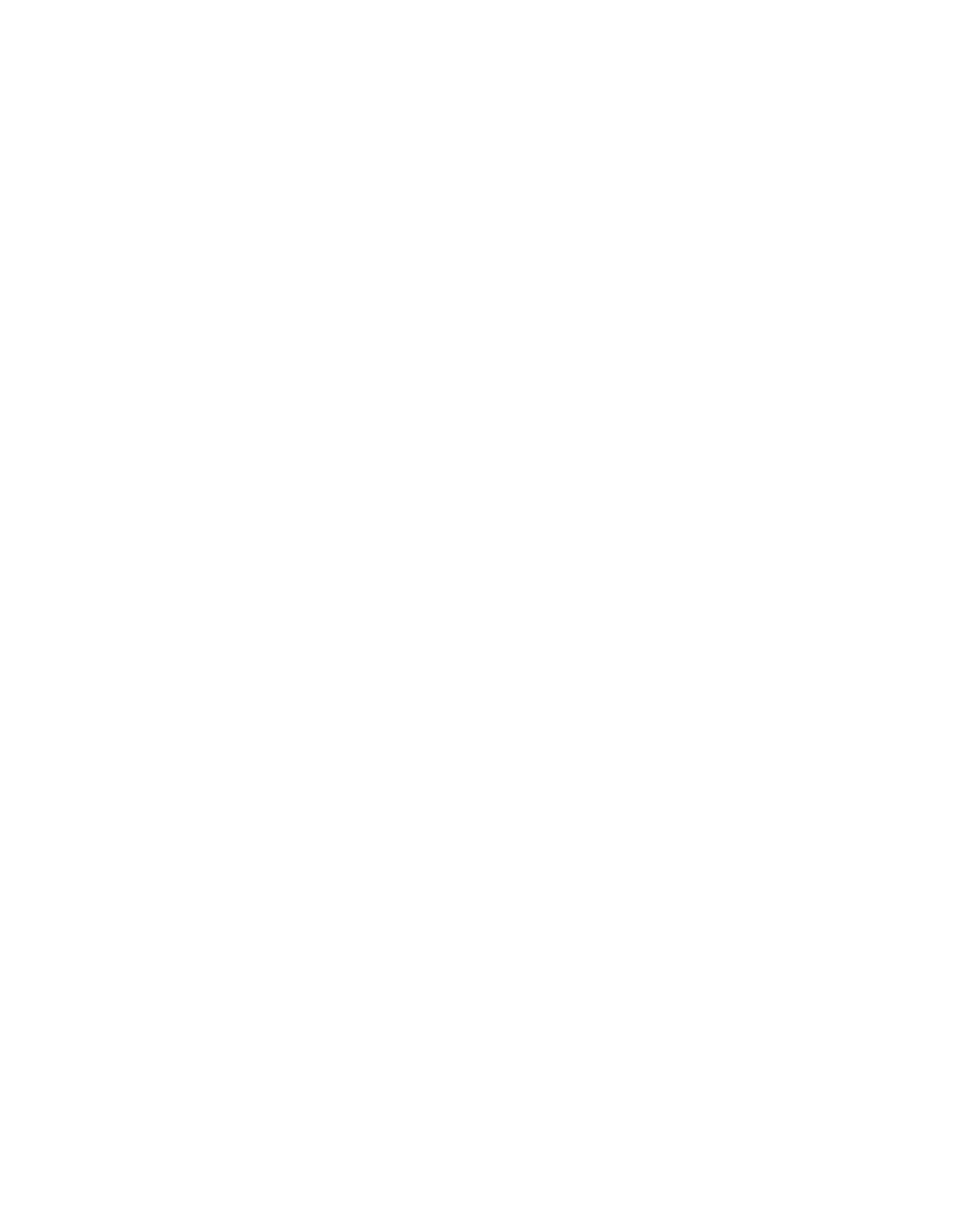# TABLE OF CONTENTS

| Overview                                                                                                 | 2                      |
|----------------------------------------------------------------------------------------------------------|------------------------|
| Installation                                                                                             | 3                      |
| Unpacking, Placement and Ventilation<br>Power Requirements, Operating States                             | 3<br>3                 |
| Connections<br><b>Rear Panel Overviews</b><br><b>External Component Connections</b>                      | 4<br>4<br>4            |
| Control<br><b>Front-Panel Overview</b><br>Remote Control Overview<br>Remote Control Operation<br>Control | 6<br>6<br>8<br>9<br>10 |
| Troubleshooting                                                                                          | 14                     |
| Specifications                                                                                           | 16                     |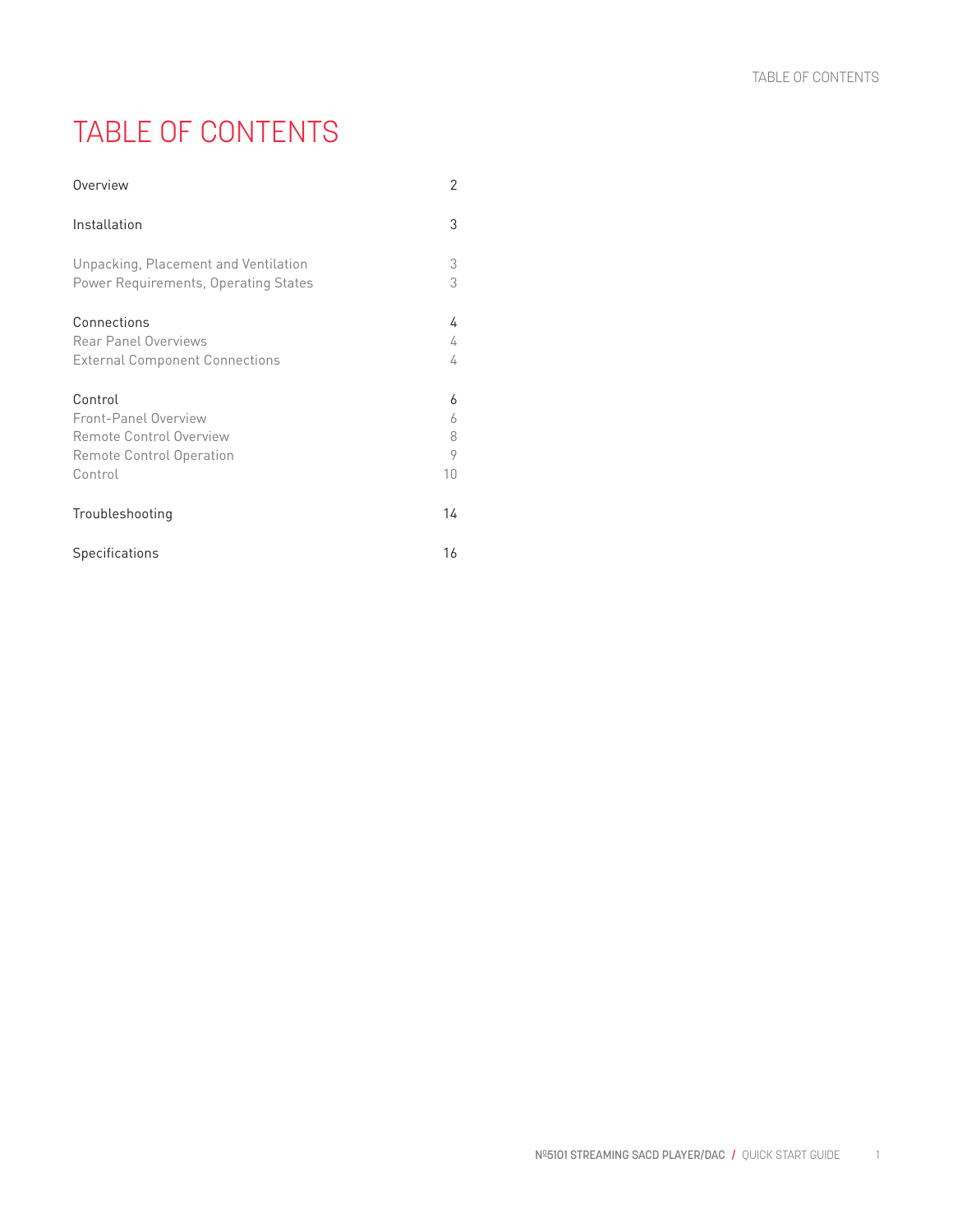# **OVERVIEW**

#### **INTRODUCING THE MARK LEVINSON Nº5101**

Congratulations on your purchase of the Mark Levinson  $N^{\underline{0}}5101$ Network Streaming SACD player and DAC.

The  $N<sup>0</sup>5101$  pairs decades of superlative audio engineering with the latest advancements to deliver unmatched performance and value. With a bold new industrial design, PrecisionLinkII DAC, and multiple control options, the  $N<sup>0</sup>5101$  delivers luxurious fidelity with premium features and flexibility. The Mark Levinson Nº5101 is proudly designed, engineered, and precision-crafted in the USA.

### **Super Audio CD Playback**

The  $N<sup>0</sup>5101$  features precision transport and playback of all major file formats including SACD, CD-A, CD-R and CDRW. It supports FLAC, WAV, AIFF, OGG, MP3, AAC and WMA. The Mark Levinson PrecisionLink II DAC and PurePath analog circuitry ensure that DSD content is flawlessly converted and presented through the  $N^{\text{0}}5101$ 's analog outputs.

#### **Network Streaming**

The  $N<sup>0</sup>5101$  can stream from NAS drives connected to the same network as the  $N^{\text{D}}$ 5101, as well as receive streaming audio from DLNA and UPnP devices connected to the network.

#### **USB Drive Playback**

The  $N<sup>0</sup>5101$  can navigate and playback audio files from a USB flash drive connected to the USB type-A input.

#### **DAC**

The  $N<sup>0</sup>5101$  features outstanding digital audio capability with the Mark Levinson PrecisionLink II DAC. The latest generation ESS PRO Sabre 32-bit D/A converter with jitter elimination circuitry and a fully balanced, discrete current-to-voltage converter form the heart of the digital audio processing stage. With one coaxial and one optical S/PDIF digital input, the  $N<sup>0</sup>5101$  serves as a premium stand-alone DAC for digital sources.

In addition the  $N<sup>0</sup>5101$  has one coaxial and one optical S/PDIF digital output which will pass a PCM stereo signal through to a device such as a Mark Levinson  $N^{\underline{0}}5802$  or  $N^{\underline{0}}5805$ integrated amp.

#### **Control**

System integration and communication ports include IP (Ethernet), RS-232, IR input, and 12V trigger input. A newly designed, aluminum IR remote is included with the  $N^{\text{D}}5101$ . In addition it can be controlled from a phone or tablet with the Mark Levinson 5Kontrol mobile application.

#### **Industrial Design**

Robust materials, lavish finishes and bold geometry are celebrated attributes of Mark Levinson designs. One-inch thick solid aluminum front panels are bead-blasted, blackanodized, and machine contoured to flow seamlessly into the sleek glass display, which itself is recessed into a bead-blasted and clear-anodized aluminum bezel. Meticulous artistry is evident in the fine details including debossed top cover vents, screen printing behind the glass panel and aluminum buttons – all resting on matching custom aluminum feet.

For the most up to date manual, firmware and supporting material, please visit www.marklevinson.com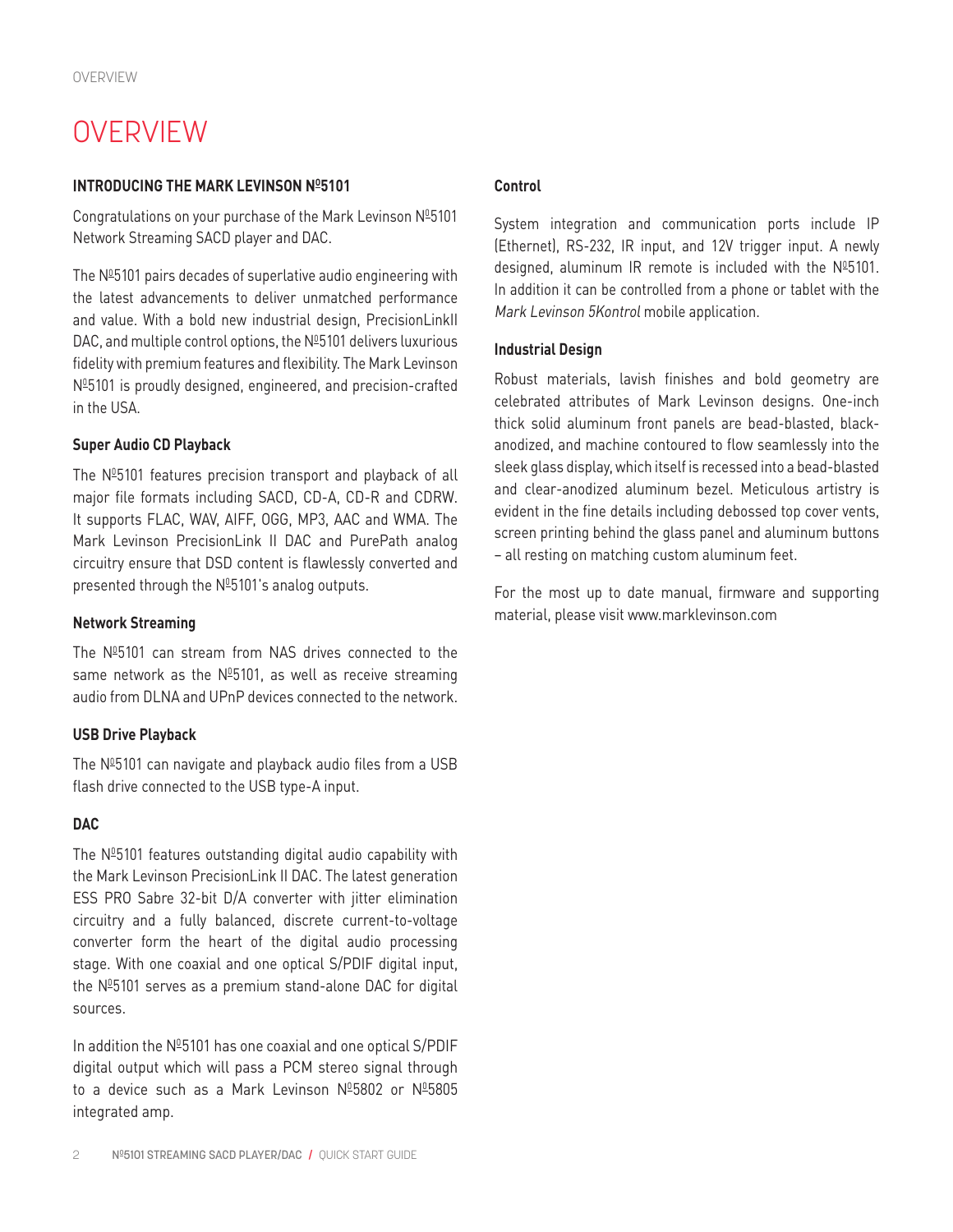# INSTALL ATION

## UNPACKING

When unpacking your Nº5101:

- Save all packing materials in case you need to ship your Nº5101 in the future.
- Inspect your  $N<sup>0</sup>5101$  for signs of damage during shipment. If you discover damage, contact your authorized Mark Levinson® dealer for assistance in making appropriate claims.
- Locate and remove the accessories from the shipping carton. Make sure that all of the items listed below are included. If any are missing, contact your authorized Mark Levinson dealer.
	- 1 x IEC power cord (terminated according to the region to which the unit is shipped)
	- 1 x Remote control plus 2 x AAA batteries
	- 1 x Quick start guide
	- 1 x Safety information sheet
	- 1 x Hex tool for remote
	- 1 x WiFi antenna

Please register your  $N^{0.5101}$  within 15 days of your purchase. Register online at www.marklevinson.com. Retain your original, dated sales receipt as proof of warranty coverage.

## PLACEMENT AND VENTILATION

- To ensure proper ventilation, DO NOT install the  $N<sup>0</sup>5101$  on top of an amplifier or other heat source.
- Ensure that you install the  $N^{\underline{0}}5101$  on a flat and level surface.
- Select a dry, well-ventilated location that is out of direct sunlight.
- DO NOT expose the  $N^{\circ}5101$  to high temperatures, humidity, steam, smoke, dampness, or excessive dust.
- DO NOT place the  $N^{\text{D}}5101$  in an enclosed space such as a bookcase or closed cabinet unless there is adequate ventilation. The  $N^{\underline{0}}5101$  is designed to run warm during normal operation.
- DO NOT place any other component or item on top of the  $N<sup>0</sup>5101$  as this may obstruct airflow, causing the player to run hot.
- Make sure the remote-control receiver on the front panel display is unobstructed, otherwise this will impair the use of the remote-control.

# POWER REQUIREMENTS

Connection to an AC voltage other than that for which the  $N<sup>0</sup>5101$  is intended can create a safety and fire hazard and may damage the unit. If you have any questions about the voltage requirements for your  $N^{\circ}5101$  or about the line voltage in your area, contact your authorized Mark Levinson dealer before plugging the  $N^{\underline{0}}5101$  into an AC power outlet.

**WARNING! MAKE SURE all components in the audio system are properly grounded. DO NOT defeat the safety purpose of polarized or grounding-type plugs with "ground-lifter" or "cheater" adapters. Doing so may cause a dangerous voltage to build up between components, which may result in personal injuries and/or product damage.**

Unplug the  $N<sup>0</sup>5101$  from the AC wall outlet during lightning storms and extended periods of non-use.

**CAUTION: Before moving the unit, make sure it is powered off by removing the power cord from the AC power outlet and the unit's rear panel.**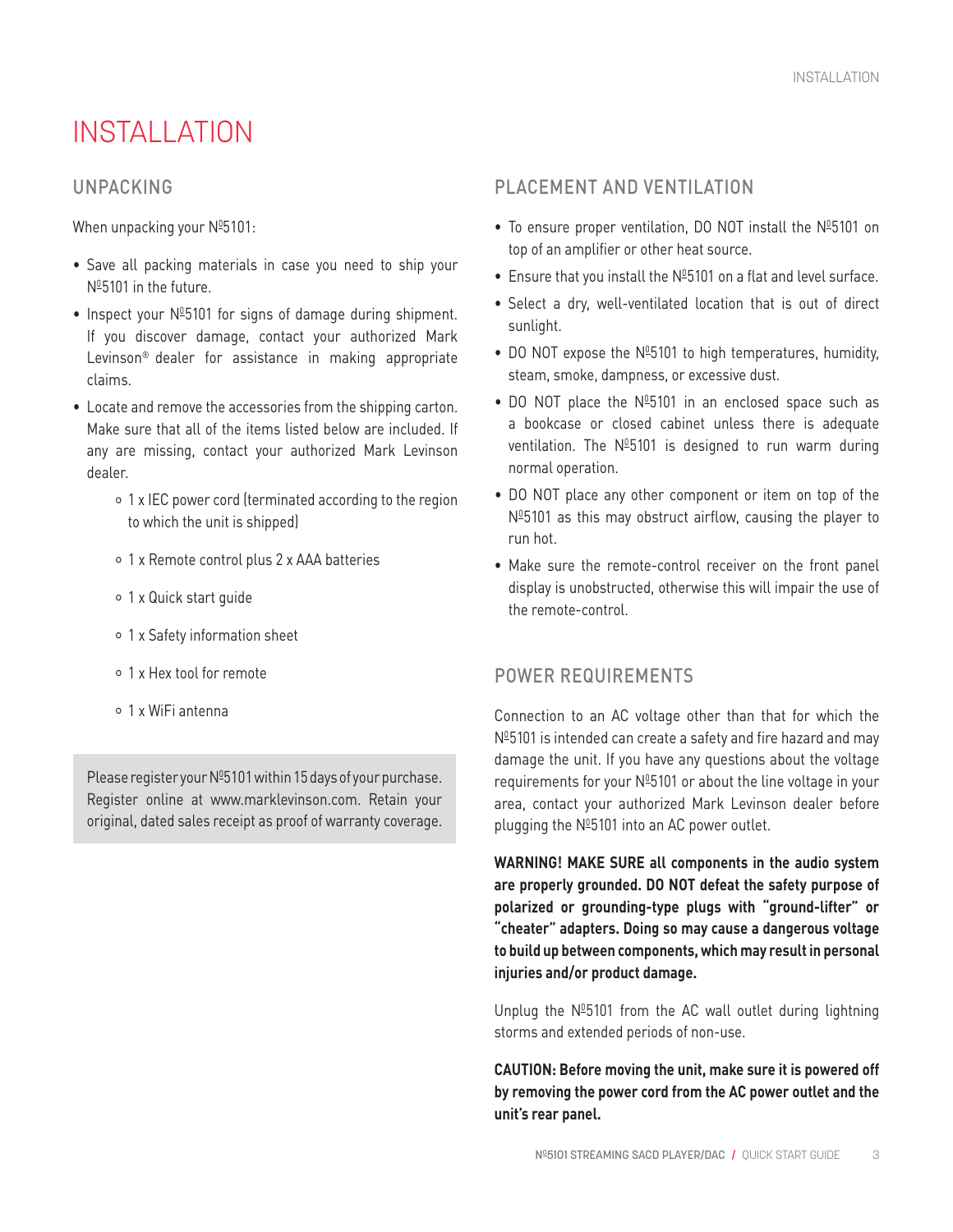# **CONNECTIONS**

# REAR-PANEL OVERVIEW Nº5101



# EXTERNAL COMPONENT CONNECTIONS

**Analog Audio Output Connectors:** These balanced XLR and single ended RCA jacks provide a line-level left-channel and right-channel signal that can be used to send the selected input to a pre-amplifier or integrated amplifier.

NOTE: The analog outputs must be used to listen to the SACD layer of a Super Audio Compact Disc.



Balanced Output Connector (Male XLR)

Balanced connector pin assignments: Pin 1: Signal ground Pin 2: Signal + (non-inverting) Pin 3: Signal – (inverting)

**Digital Audio Inputs:** The Nº5101 has a coaxial and an optical S/PDIF digital audio input allowing the  $N<sup>0</sup>5101$  to function as a stand alone DAC.

**Digital Audio Outputs:** The digital audio outputs (optical or coaxial) provide a PCM (Pulse-Code Modulation) stereo signal to the digital input of your device, such as a Mark Levinson Nº5805 or Nº5802 integrated amplifier. DSD (Direct Stream Digital) formatted audio will not be routed to the digital outputs due to copy protection requirements.

**S/PDIF:** Supports PCM sources up to 24bit /192k.

**USB Port:** This USB Type-A connector allows PCM audio playback from USB flash drives and can also be used for software updates.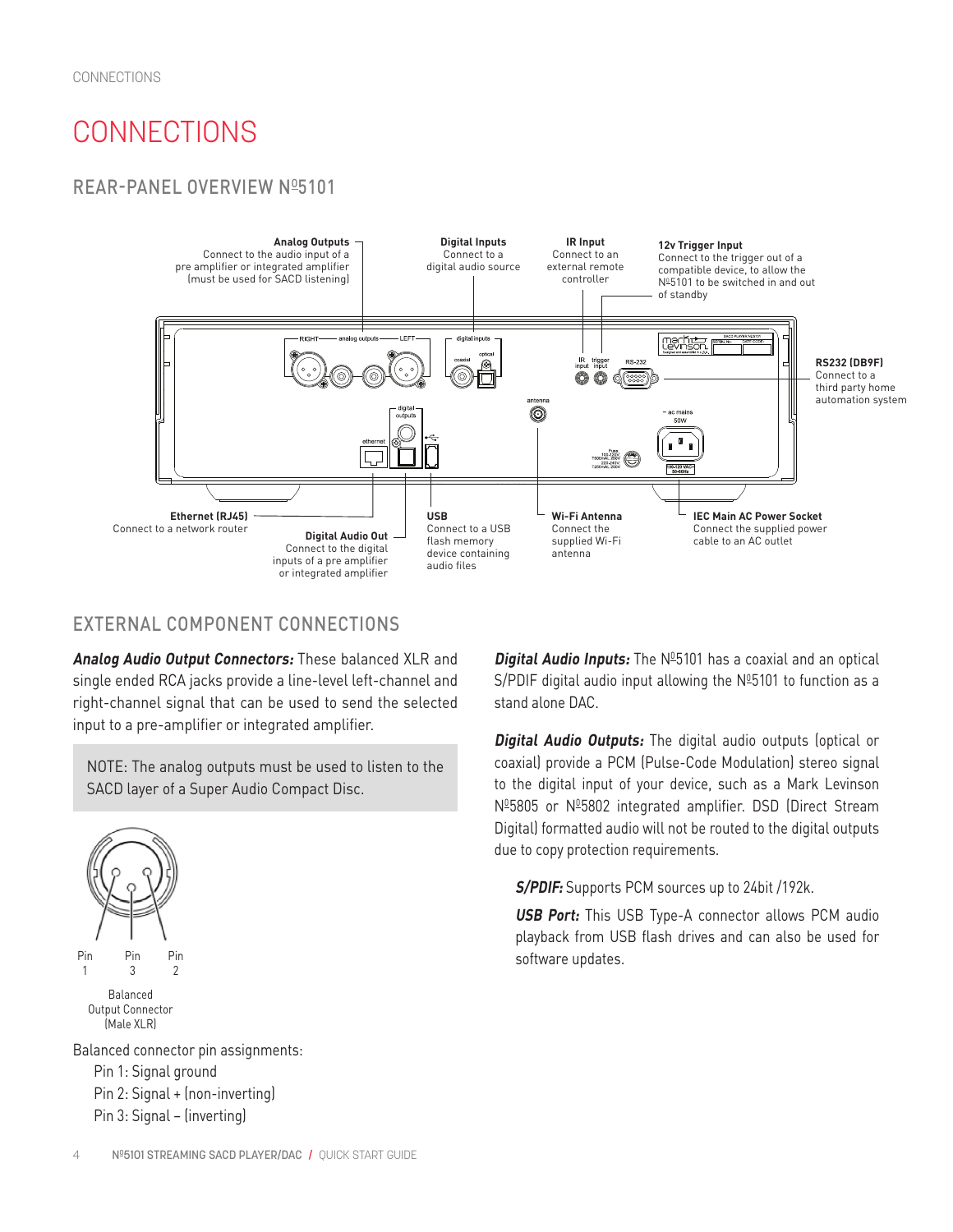**IR Input Connector:** This connector accepts IR (infrared) control signals (RC5). See www.marklevinson.com for IR code data.

#### NOTE:

- The remote control input requires a mono 3.5mm jack, with the tip active and the sleeve grounded.
- The remote control signals must be in modulated RC5 format (at 36kHz), with a voltage level of between 5V and 12V.
- The tip is the modulated signal, while the sleeve is the ground.

**Network:** Ethernet cable can be used to connect the Nº5101 to a router or switch on your home network, enabling playback of audio stored on your computer or NAS device.

NOTE: Connecting an Ethernet cable will disable the wireless function.

Wireless connection is also available, and may be configured through the settings menu.

The  $N<sup>0</sup>5101$  can also be controlled by a home automation system, using external commands.

Please visit www.marklevinson.com for further information.



**RS232 Port:** This DB9F connector provides serial control through a standard RS232 protocol. See www.marklevinson. com for RS232 code protocol.

**Trigger Input Connector:** This 3.5mm tip/sleeve connector can be connected to the trigger output of another system component or control system that supplies a trigger voltage. Whenever the units detects a voltage between 5V and 12V DC at this connection it will turn ON. When the trigger signal at this connection ceases the  $N<sup>0</sup>5101$  will enter the Standby mode. (See illustration below.)



**AC Mains Connector:** This connector provides AC power to the  $N<sup>0</sup>5101$  when the supplied power cord is connected from it to an AC electrical outlet. This should be the LAST connection you make in the hookup process.

We recommend that you unplug the unit from the AC wall outlet during lightning storms and extended periods of non-use.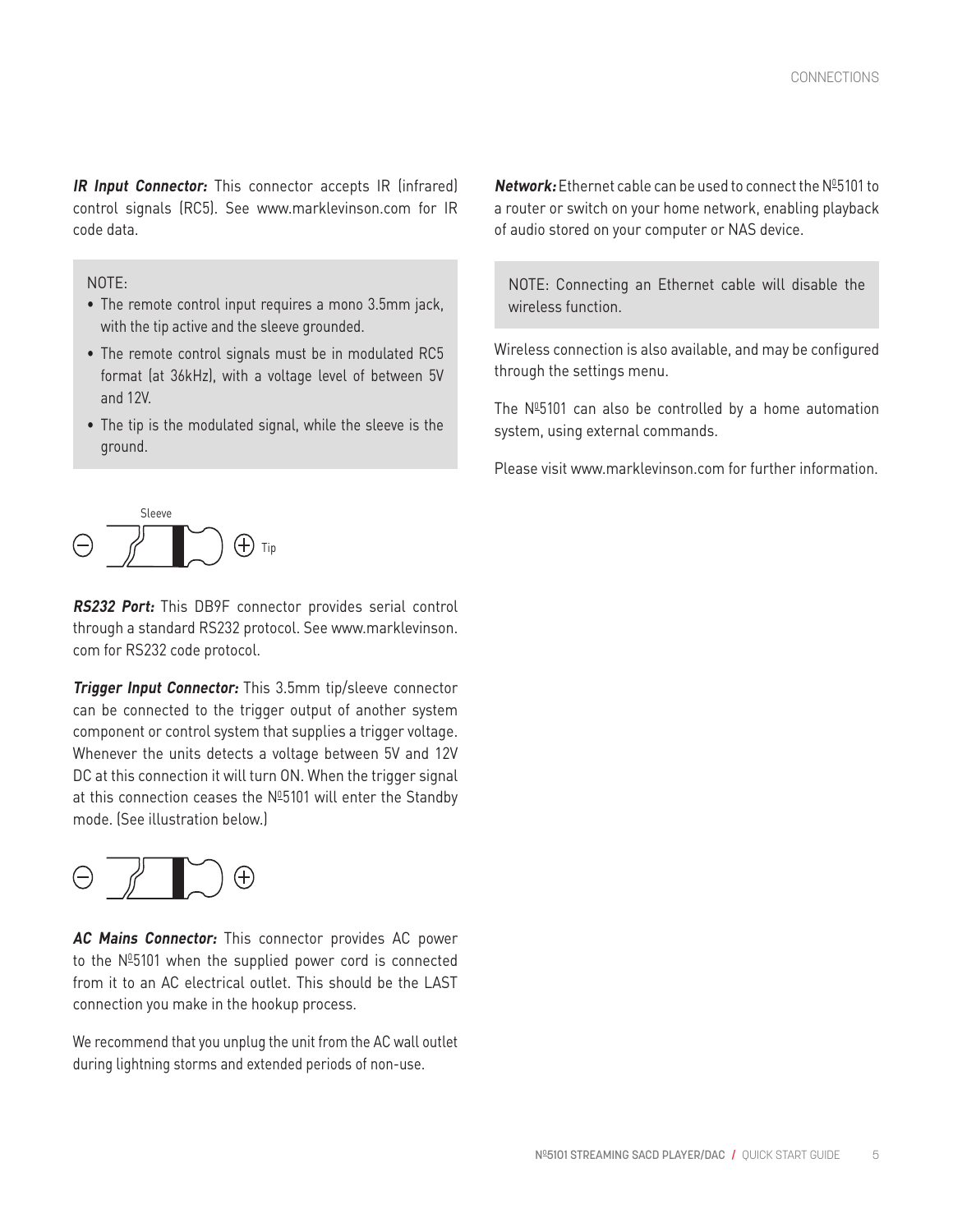# **CONTROL**

FRONT-PANEL OVERVIEW



Standby Button And LED: Press this button to put the Nº5101 into and out of the Standby mode. The LED illuminates steady RED when the unit is On. When the unit is in the standby state, the LED flashes slowly.

**IR Receiver:** The IR receiver receives commands from the included remote control when the rear-panel IR input is not being used.

**Front Panel Display:** This 32-character alphanumeric display provides information about the  $N<sup>0</sup>5101$ 's operating status. The top row will display non selectable information. The bottom row will display selectable menu items.

**Transport Controls:** Use to play and navigate CD and Media tracks.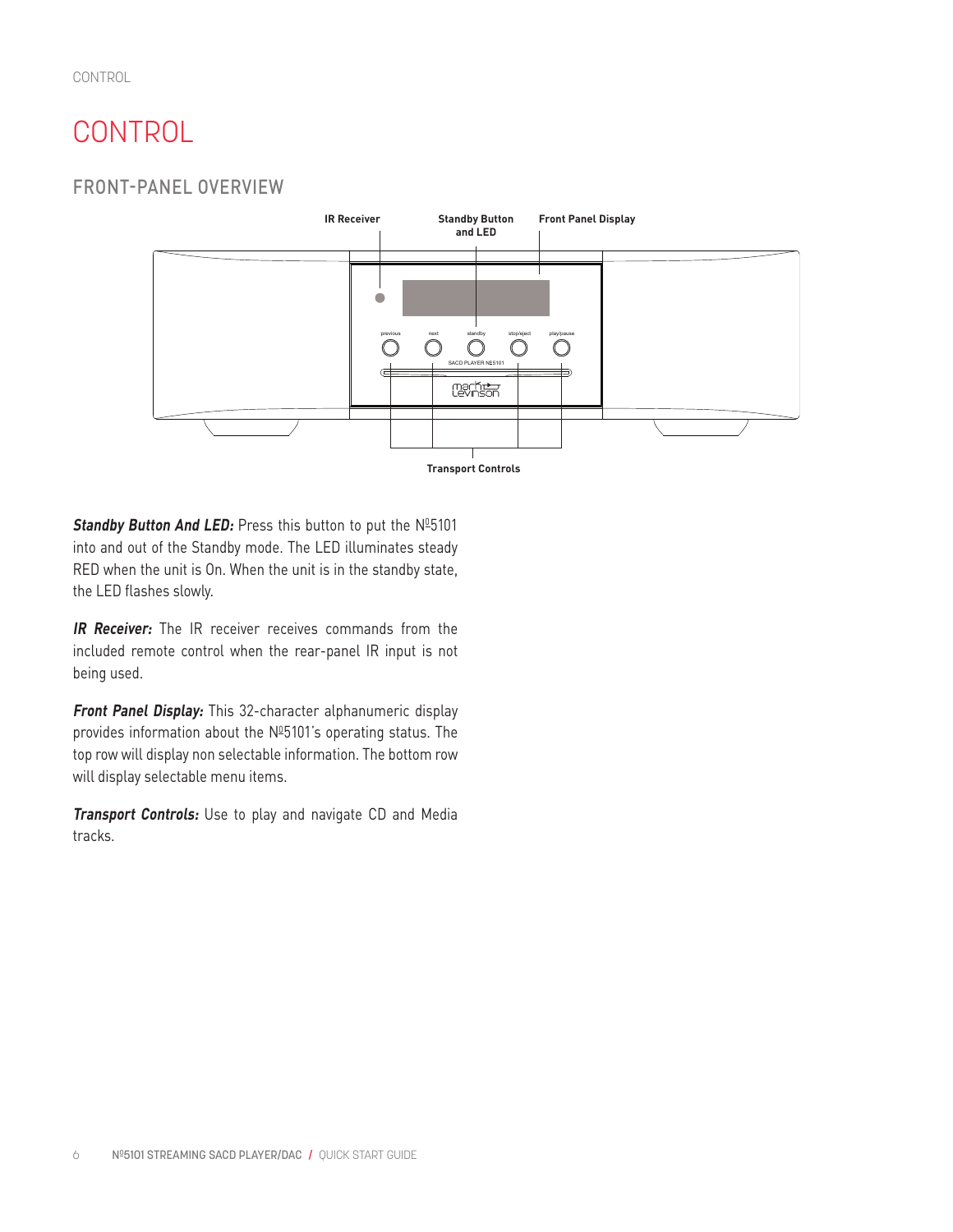The  $N<sup>0</sup>5101$  was designed in a modern elegant style for ergonomic simplicity. It is designed to be used with the remote control, the Mark Levinson 5Kontrol app, or a third party control system for all but the most basic functions. This section explains how to play audio discs, network content, audio files stored on USB media and audio from external digital sources. Note that it may be necessary to configure your player correctly for your system before optimum – or any – playback can be achieved. Player configuration is described in the "Settings Menu" on page 10.

#### **Switching On**

Switch the unit on by pressing the **Standby** button on the front panel. The LED illuminates steady RED when the unit is On. When the unit is in the standby state, the LED flashes slowly. Use the **Standby** button on the remote control to toggle in and out of standby. If power is lost the unit will retain its standby state.

#### **Playing a Disc**

Gently insert the disk into the slot loader. When the **Disc Autoplay** setting is set to **ON** (the default setting), playback starts automatically after it has loaded. For discs that do not play automatically, press play/pause on the front panel or  $\blacktriangleright$ /II on the remote control.

#### **Transport Control**

The following front panel controls are available during audio playback:

**STOP/EJECT:** Press the ■/▲ button to stop playback. Press the  $\blacksquare/\blacktriangle$  button again to eject the disc.

**PLAY/PAUSE:** Press the ▶/II button to pause playback. To resume playback, press the  $\blacktriangleright$ /II button again.

**SKIP:** To skip tracks, press ▶I or I◀. When skipping back, the first button press takes you to the beginning of the current track. Pressing the button again takes you to the start of the previous track.

#### **Playing From a Network**

Make sure the  $N<sup>0</sup>5101$  is connected to your local network (see connecting to a network on page 10). Press the **Home** button on the remote control. Use the ▲▼ to select **Media Browser**. The  $N<sup>0</sup>5101$  will search for connected media. Once connected media is discovered, the user will be presented with a list of devices available for browsing. Navigate the available libraries using the navigation keys on your remote.

Network music playback may also be controlled from your computer, phone or mobile device using your UPnP control application.

Pressing **Enter** on a bottom row "highlighted" audio file will access the file for playback. Playback will continue through all subsequent tracks in the playback directory.

#### **Playing From USB**

Connect your USB device to the USB jack to the rear of the N05101. After the device has been recognized select **USB** from the home screen, then press **Enter**.

Navigate directories using the keys on the remote and begin playback of a highlighted audio file by pressing **Enter** or ▶. Playback will continue through all subsequent tracks in the playback directory. If audio is organized into folders, use the ▲ and  $\blacktriangleright$  to scroll folder names and the  $\blacktriangle\nabla$  to scroll tracks within the folder. Pressing **Enter** on a bottom row "highlighted" audio file will access the file for playback. Playback will continue through all subsequent tracks in the folder.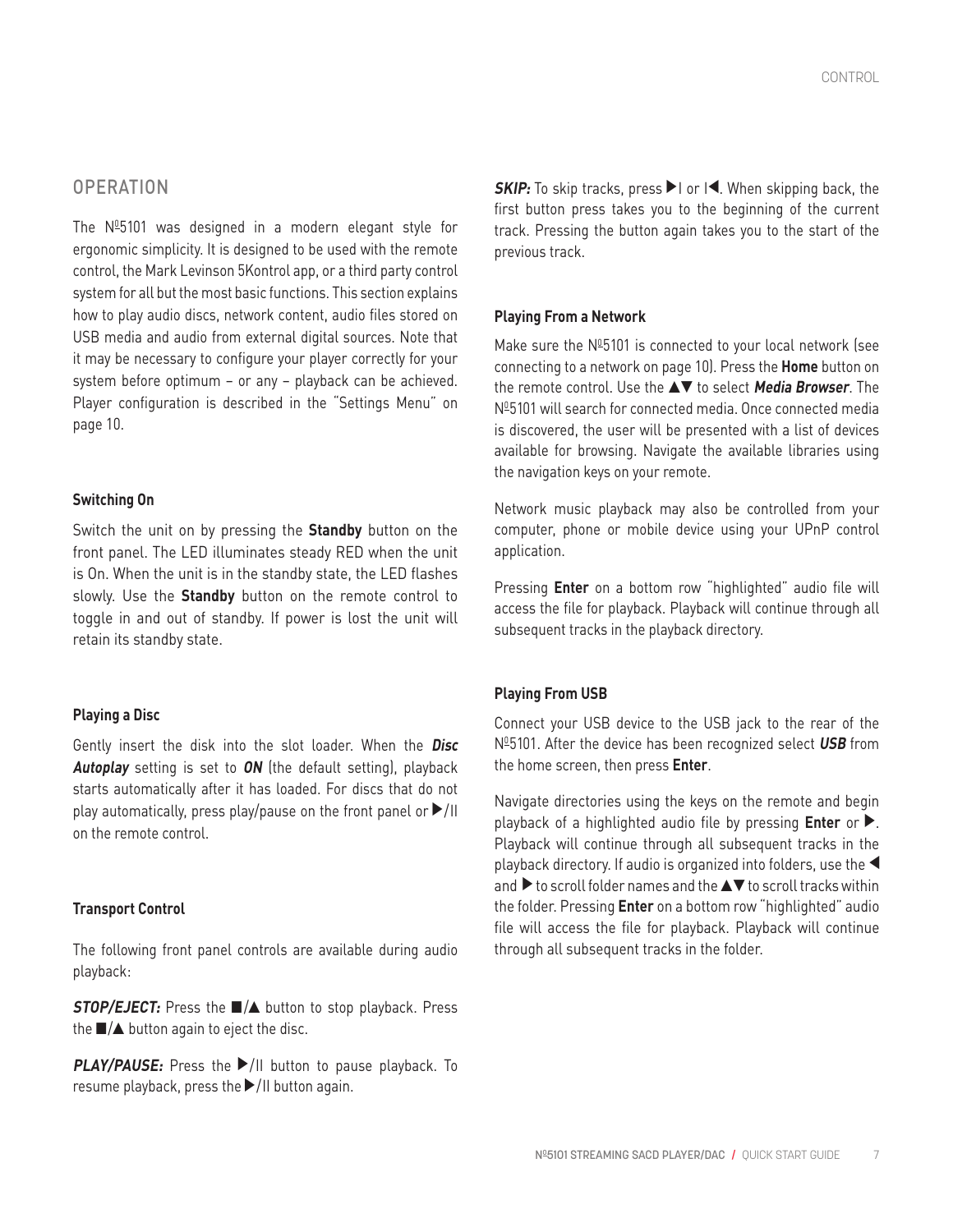# REMOTE CONTROL OVERVIEW



**Standby:** Press this button to put the Nº5101 into and out of the standby mode.

**Eject:** Press this button to eject the disc.

**Coax:** Press this button to select the coaxial RCA digital input as the source.

**USB:** Press this button select a connected USB flash drive as a source.

**Disc:** Press this button to select the disc as the playback source.

**Opt:** Press this button to select the optical (TOSLINK) digital input as the source.

**Enter:** Press enter to select the highlighted menu option in lower field.

- ▲ **:** Use this to navigate menu up.
- ▲**:** Use this to navigate menu left (forward).
- $\blacktriangleright$  : Use this to navigate menu right (back).
- ▼**:** Use this to navigate menu down.

**Mode:** Cycle though playback modes (random, repeat one, repeat all).

**Home:** Use this to go to the top of the menu.

**Play/Pause:** Play or pause selected track.

**Numeric Keypad:** Select track number.

**Disp:** Use this to access display settings.

**Info:** Use this to access info menu.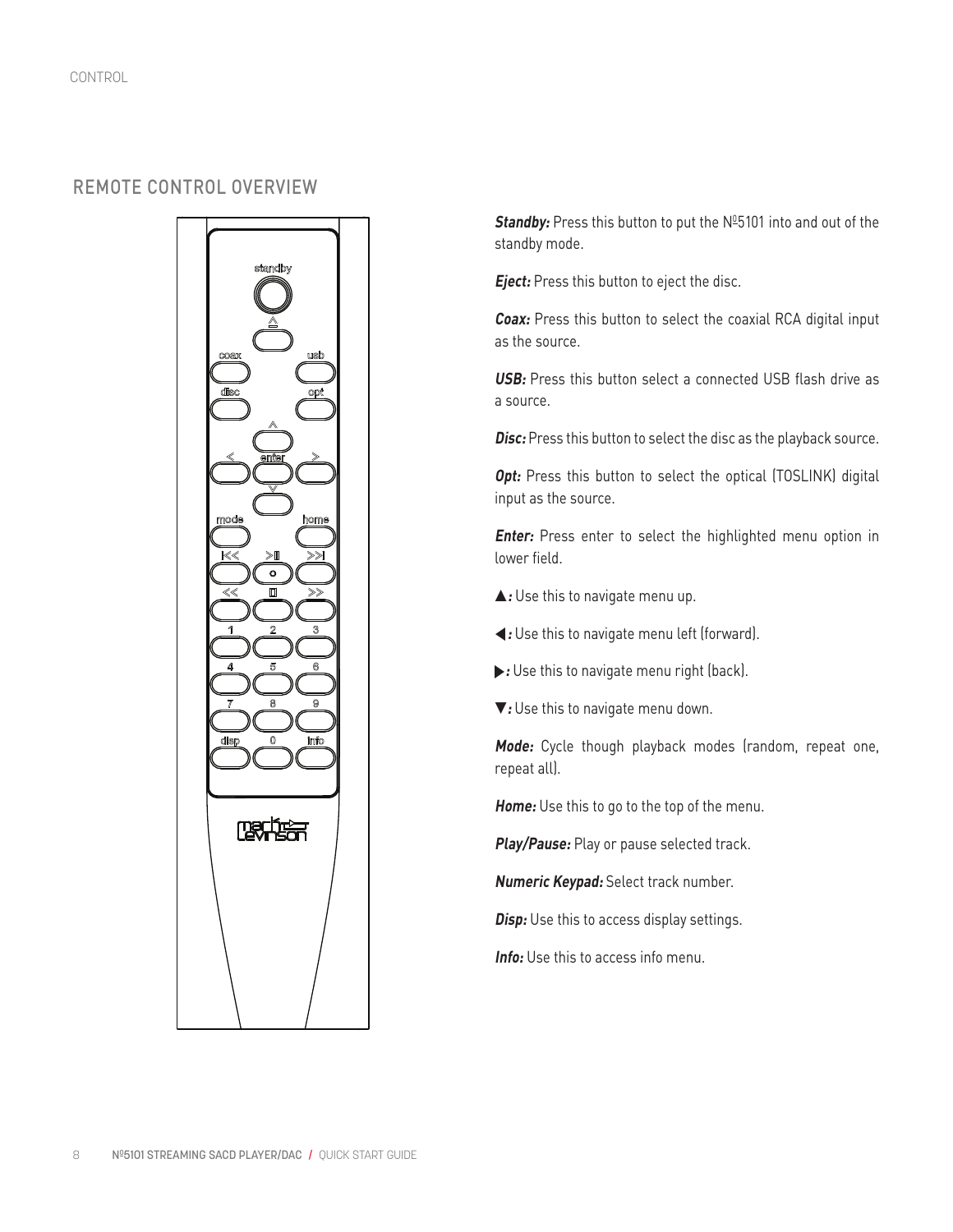# REMOTE CONTROL OPERATION

#### **Battery Installation**

Your Nº5101 remote control comes with two AAA alkaline batteries. To install the batteries, use the included hex tool to remove the battery cover, insert the batteries and replace the battery cover and hex screws. Be sure to observe proper battery polarity.



## **Supported File Types**

The following file formats are supported, over disc, USB and network:

| <b>FLAC</b> | Up to 24 bit/192kHz |
|-------------|---------------------|
| <b>WAV</b>  | Up to 24 bit/192kHz |
| <b>AAC</b>  | Up to 24 bit/96kHz  |
| <b>AIFF</b> | Up to 24 bit/192kHz |
| <b>OGG</b>  | Up to 24 bit/192kHz |
| MP3         | Up to 320kbps/48kHz |

**WMA** Up to 192kbps/48kHz

#### **Using the Remote Control**

When using the remote control, aim it toward the unit's front panel IR receiver. Make sure that no objects, such as furniture, blocks the remote's line of sight to the receiver. Bright lights, fluorescent lights, and plasma video displays may interfere with the function of the remote.

- The remote has a range of about 17 feet (5m), depending on the lighting conditions.
- You can use the remote at an angle of up to 45° on either side of the unit.
- Placing the  $N<sup>0</sup>5101$  behind tinted glass will reduce the remote control's effective range.

If the remote control operates intermittently, replace both batteries with new ones.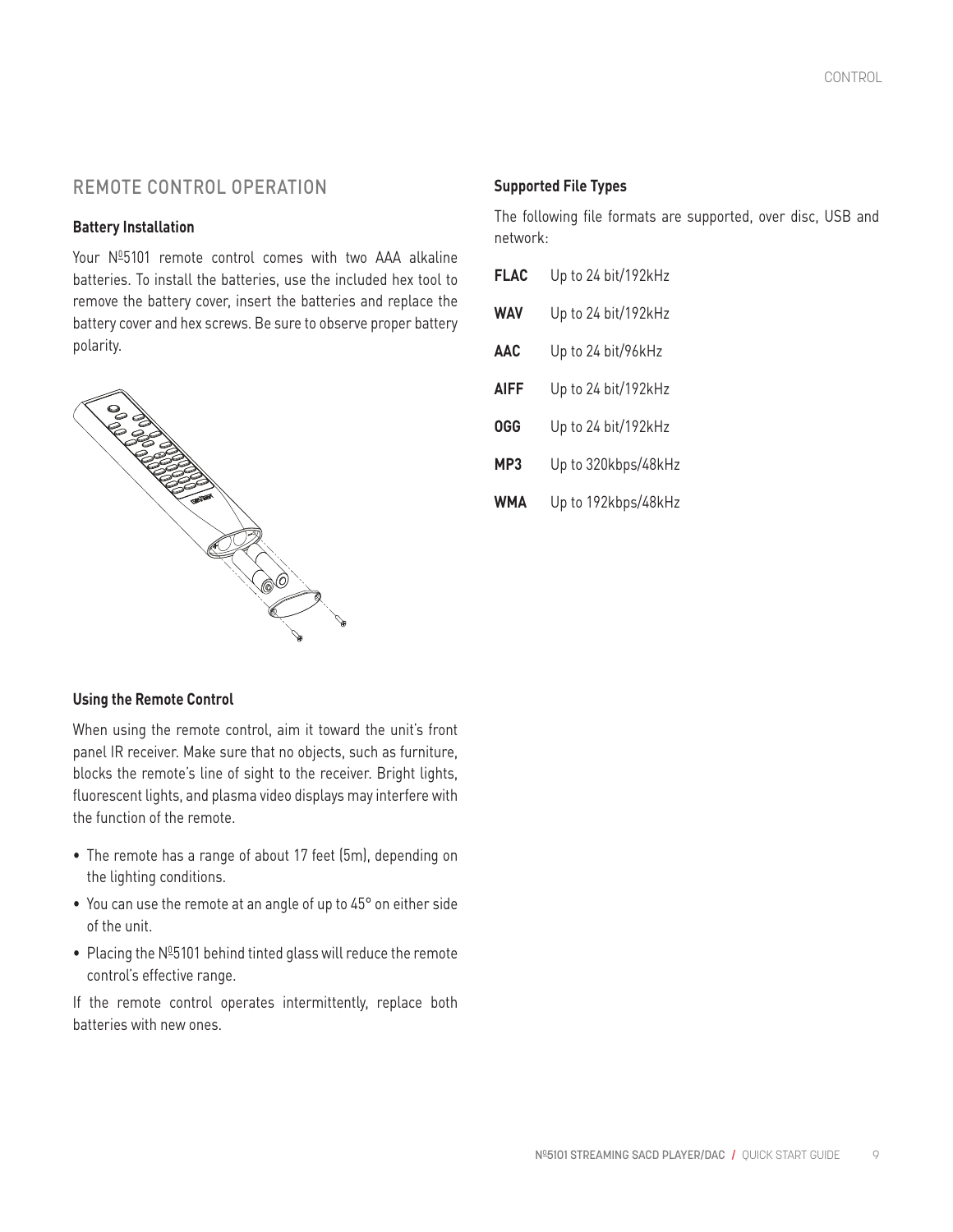# CONTROL

The  $N<sup>0</sup>5101$  is highly flexible and allows a variety of means of setup and control including front panel buttons, IR remote as well as IP (Ethernet) and RS-232 for integration with 3rd party control systems. In addition it can be controlled from a phone or tablet with the Mark Levinson 5Kontrol mobile application.

The **Settings** menu allows you to configure all aspects of your Nº5101. This section will go through the menu items and explain their function.

For more details visit www.marklevinson.com.

#### **Entering the settings menu**

To access the **Settings** menu, press the **Home** button to go to the home screen. Press ▲ to scroll to the **Settings** menu item and press **Enter**. The top line on the display should read **Settings** menu.

#### **Navigating the menus**

The menus can be navigated by using the cursor (arrow) keys on the remote control.

- 1. Use the ▲ and ▼ keys to navigate up and down the current menu.
- 2. With the main section you require displayed, press **Enter** to select it.
- 3. Use the  $\blacktriangle$  and  $\nabla$  keys to navigate up and down the options.
- 4. Pressing  $\triangleright$  selects a setting: use the  $\blacktriangle$  and  $\nabla$  keys to change the setting.
- 5. Press **Enter** to confirm the setting. Go back to step 4 to adjust any other settings in the current section.
- 6. Press  $\blacktriangleleft$  to return to the previous screen if you want to select another section to adjust.

#### **Network Setup**

This item allows the user to configure the unit to join an existing network via Ethernet or WiFi. This is required for network audio playback and OTA software updates. It is recommended that you use the "Auto" method for the easiest set up.

For WiFi auto set up:

- 1. Select **WiFi** under the **Select Interface** menu.
- 2. Press **Enter**.
- 1. Select **Scan** under the **Wireless** menu.
- 2. Press **Enter** and the unit will scan for available networks.
- 3. Use ▼ key to scroll and find the network of choice.
- 4. Press **Enter** to select the network. You will be prompted to **Enter Password**.
- 5. Use navigation controls to enter the network password: **▲ and ▼ to scroll though characters.** 
	- $\triangleright$  and  $\blacktriangleleft$  to move to the next/previous character.
- 6. Press **Enter** when password is complete.
- 7. For Ethernet select **Ethernet** under the **Select Interface**  menu. Press **Enter**, and then **Enter** again. Follow the prompts.

For Ethernet auto set up:

- 1. Make sure a router with DHCP is connected.
- 2. Select **Ethernet** under the **Select Interface** menu.
- 3. Press the **Enter** key. The display should read **DHCP On (Auto)**.
- 4. Press the **Enter** key again, and the display should read: **Connecting. Please Wait**.
- 5. Once connected, the display should read: **Connected**.
- 6. Press **Enter**.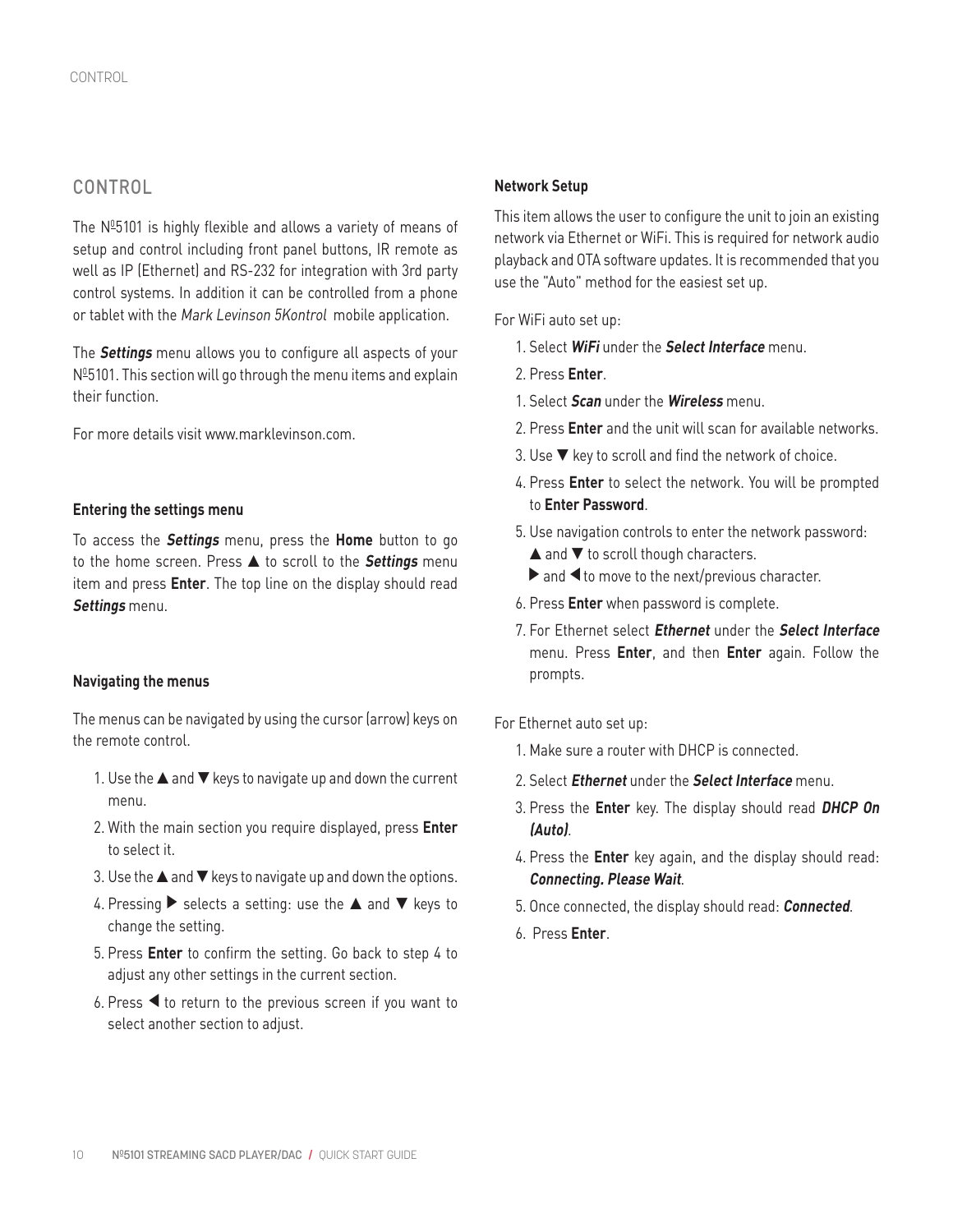NOTE: Manual set up is not recommended but is available for advanced users should the need arise.

For WiFi manual set up:

- 1. Select **WiFi** under the **Select Interface** menu.
- 2. Press **Enter**.
- 3. Use ▲▼ key to select **Manual Input**.
- 4. Enter the SSID using ▲▼ ▲ and press **Enter**.
- 5. Using the ▲▼ buttons, review the menu options then select which security protocol your wireless network is using and press **Enter**.
- 6. If you picked an option other than NONE, it should prompt you for a password. Use **AV** > and Enter to select the characters and enter the full password.
- 7. Press **Enter**.

For Ethernet manual set up:

- 1. Use ▼ to select **DHCP Off** (Manual).
- 2. Press **Enter**.
- 3. Use **Numeric Keys** and ▲ to enter the **IP Address**. Press **Enter**.
- 4. Use **Numeric Keys** and ▲ to enter the **Subnet Address**. Press **Enter**.
- 5. Use **Numeric Keys** and ▲ to enter the **Gateway Address**. Press **Enter**.
- 6. Use **Numeric Keys** and ▲ to enter the **DNS1 Address**. Press **Enter**.
- 7. Use **Numeric Keys** and ▲ to enter the **DNS2 Address**. Press **Enter**.

#### **Network Standby**

This item determines whether network features are available when the N<sup>0</sup>5101 is in standby mode. Selecting **Active** will maintain the network connection (required for IP control). Selecting **Standby** will allow the network hardware to be powered down in order to reduce power consumption. It is recommend that this is set to **Active** for optimum control and performance.

#### **Network Audio**

Allows the user to enable or disable the UPnP rendering capability of the player. Setting this option to **OFF** will disable network audio.

#### **DMR Device Name**

This is the name that will show up on your network when searching for your device from the Mark Levinson 5Kontrol app or other third party app.

#### **Default Layer**

Allows the selection of **SACD** or **CD** to be the default media layer that is played back. Turning this to **CD** will disable playback of the DSD layer of an SACD disc, and route the PCM signal to the digital outputs.

#### **Disc Auto Play**

This controls whether an optical disc will play automatically after it is inserted. When set to **ON**, optical discs will play automatically.

When set to **OFF**, the user must press **Play** to start the disc.

#### **Load Defaults**

This allows the user to load the default settings and write over all of the saved settings. There is a protective prompt that allows the user to cancel. Press the ▲ to be prompted **OK**. Press **Enter** to execute the command. Press ▼ to go back to cancel prompt. DO NOT interrupt power during loading process.

#### **Auto Standby**

This allows user to specify the period of inactivity after which the unit will automatically enter standby. The options are: **5 Minutes**, **10 Minutes**, **15 Minutes**, **20 Minutes** and **OFF**.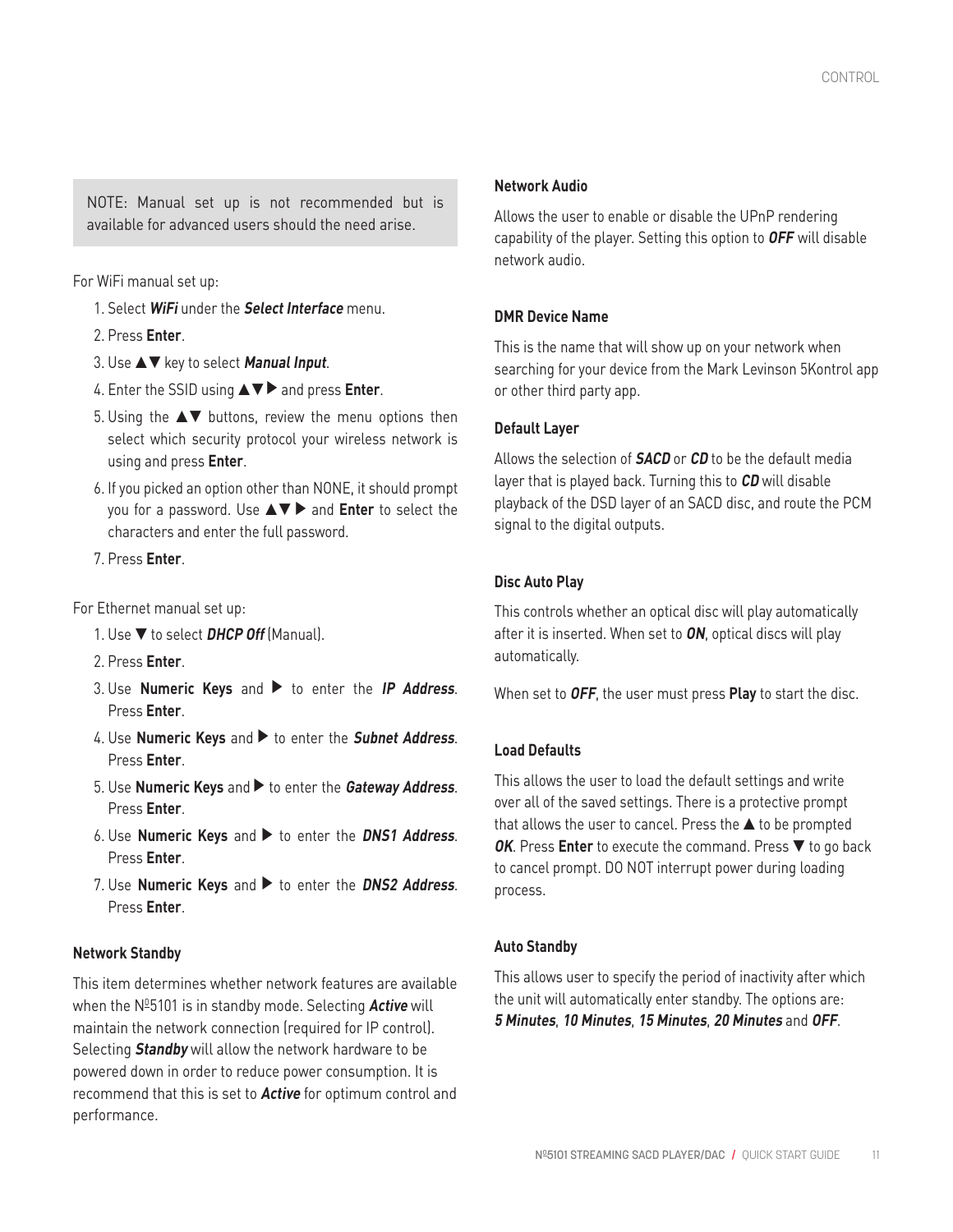#### **PCM Filter**

This setting lets you set the filter characteristic for PCM digital content such as the digital output from a CD player. We recommend trying several of these filters with the types of music you typically listen to and choose the one you prefer. There are no right or wrong choices.

The available filters are:

- **Fast Minimum Phase**
- **Slow Minimum Phase**
- **Apodiz Fast**
- **Hybrid Fast Minimum Phase**
- **Brickwall**
- **Fast Linear**
- **Slow Linear**

"Fast" filters provide steeper roll-off at high frequencies and therefore do a better job of attenuating unwanted high frequency "aliased" signals. However, they exhibit more ringing on signal transients.

"Slow" filters exhibit less ringing on transients, but they do a poorer job of attenuating unwanted high frequency signals.

"Linear Phase" filters exhibit symmetric pre- and post-ringing, i.e., they ring before and after the transient signal.

"Minimum Phase" filters exhibit only post-ringing, which some listeners feel sounds more natural, but they typically ring for longer than linear phase filters.

The "Hybrid" filter blends some linear phase and some minimum phase characteristics to achieve good high frequency attenuation with reduced pre-ringing.

The "Apodizing" filter blends linear phase characteristics with techniques to reduce pre and post-ringing.

The "Brick Wall" filter is optimized purely for attenuating unwanted high frequency aliased signals.

#### **DAC SACD Filter**

Select the frequency the low pass filter is applied to SACD playback: **47kHz**, **50kHz**, **60kHz**, or **70kHz**.

#### **PLL Bandwidth**

**Normal** is the default setting and is appropriate for almost all sources. Select **Wide** only if you experience noise or signal dropouts (most likely from high jitter sources such as cable TV set-top boxes).

#### **Digital Output**

This allows the user to limit the sample frequency of the digital output to **48kHz Max**, **96kHz Max** or set to **No Downsampling** (full source bandwidth).

#### **System Info**

This is a read only menu, use  $\blacktriangle\blacktriangledown$  to scroll through:

- **Software Version**
- **WiFi MAC Address**
- **Wired MAC Address**
- **IP Address**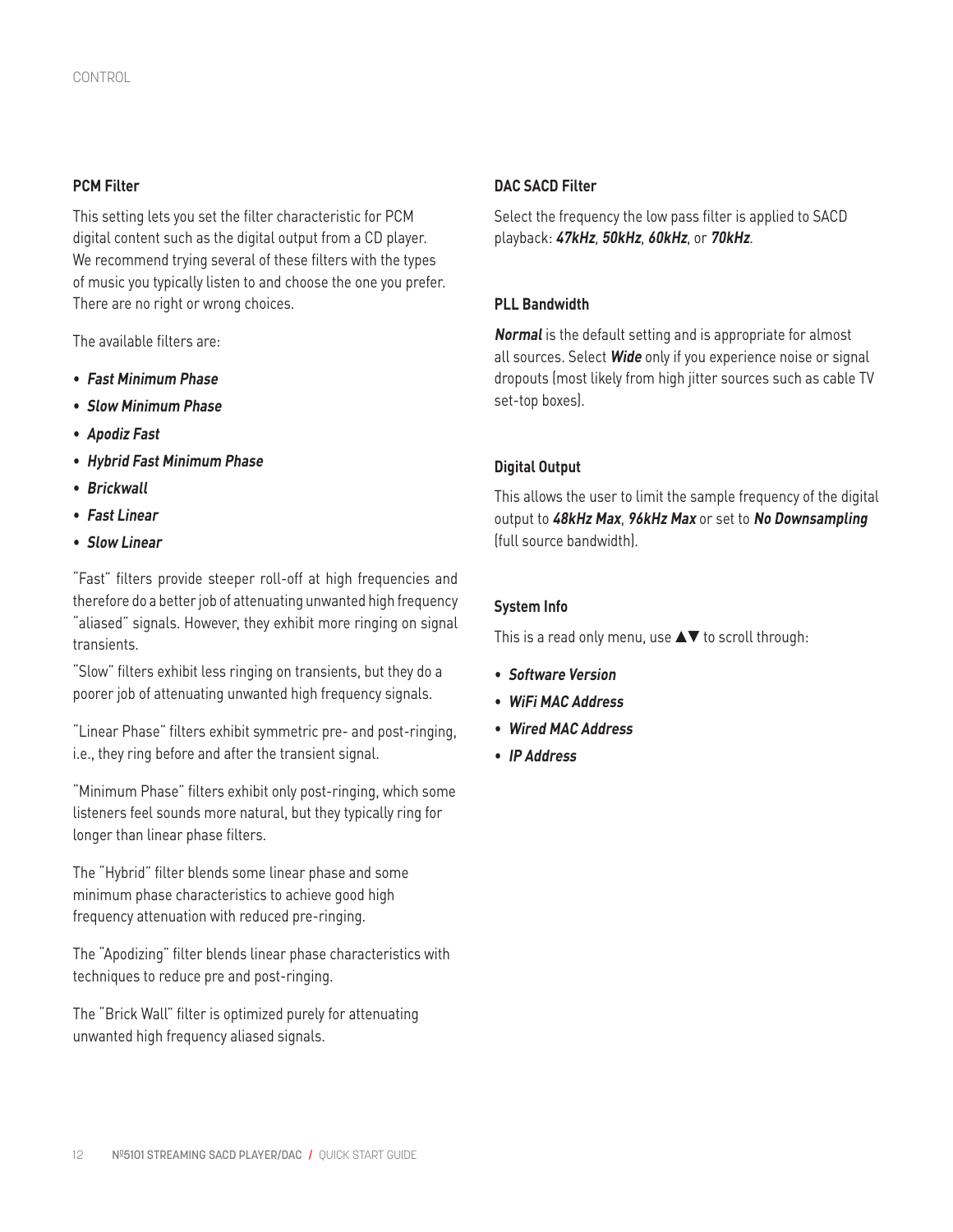CONTROL

#### **Using the Mark Levinson 5Kontrol Application**

The Nº5101 and other 5000 series products can be controlled by the Mark Levinson 5Kontrol mobile application once loaded onto a mobile device. The app mirrors the function of the remote control but controls the device over IP. The mobile device must be connected to the same network as the  $N^{\underline{0}}5101$ and the **Network Standby** setting must be set to **Active** to maintain the network connection as described on page 10.

For more information please visit www.marklevinson.com.

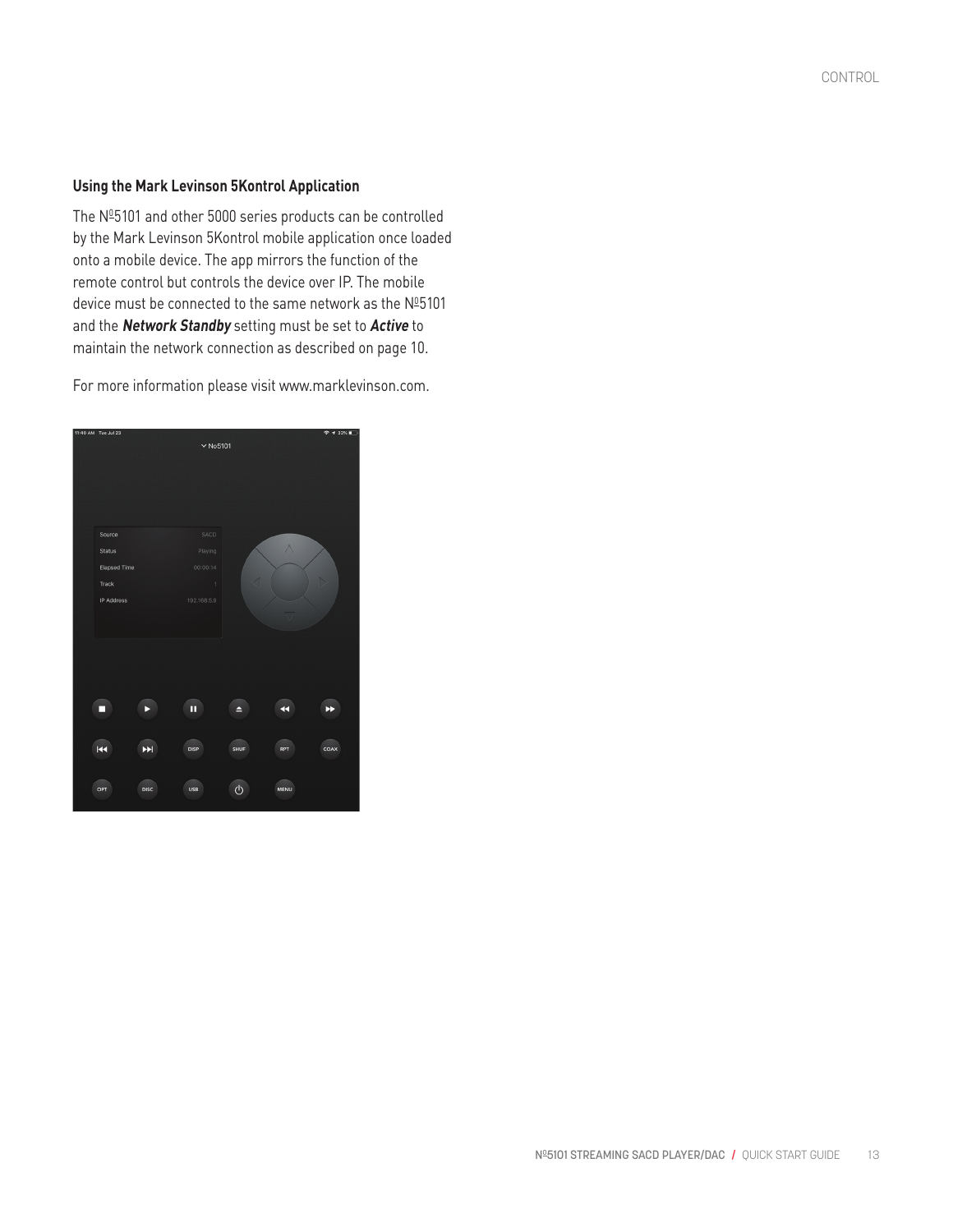# TROUBLESHOOTING

# NO POWER

Examine the power cord to ensure that it is connected to both the AC mains connector and a working, un-switched electrical outlet.

Examine the electrical circuit breaker to ensure that power is being supplied to the electrical outlet to which the  $\mathsf{N}^{\mathsf{g}}5101$  is connected.

Make sure the N<sup>g</sup>5101 is not in Standby mode. The front-panel standby LED illuminates fully and continually when the N<sup>g</sup>5101 is On. The LED flashes slowly when the  $N^{0.5101}$  is in Standby mode.

# REMOTE CONTROL DOES NOT OPERATE

Eliminate obstructions between the remote control IR transmitter and the IR receiver on the  $N^{0.5101}$  front-panel display. Check the menu to make sure the front panel IR was not disabled.

Make sure the rear-panel IR input connector is not being used.

Make sure the remote control is positioned within 17 feet (5m) and within a 45-degree angle of the Nº5101 front panel.

Make sure the IR receiver on the Nº5101 front-panel display is not exposed to intense sunlight, halogen light, or fluorescent light. This can cause IR reception to become unreliable.

Replace the remote control batteries.

# NO SIGNAL AT THE LINE OUTPUTS

Make sure all associated components are connected to working electrical outlets and powered On.

Make sure the source device connected to the selected  $N^{0.5}101$  input is producing an output signal.

# NO SOUND WHEN PLAYING AN SACD

Make sure you are monitoring the Analog outputs from the  $N^{0.5101}$  when listening to SACDs.

The digital outputs are for PCM sources only. DSD (Direct Stream Digital) audio is not routed to the Coaxial or TOSLINK outputs due to copy protection requirements.

## AUDIO HAS A HUMMING SOUND

Disconnect components one at a time to isolate the problem.

Once you have identified the problematic component, make sure it is properly grounded and connected to the same electrical circuit as the  $\mathsf{N}^{\underline{\mathsf{0}}}5101.$ 

## FRONT-PANEL DISPLAY NOT WORKING

Press any remote or front panel button to restore the display from the off mode.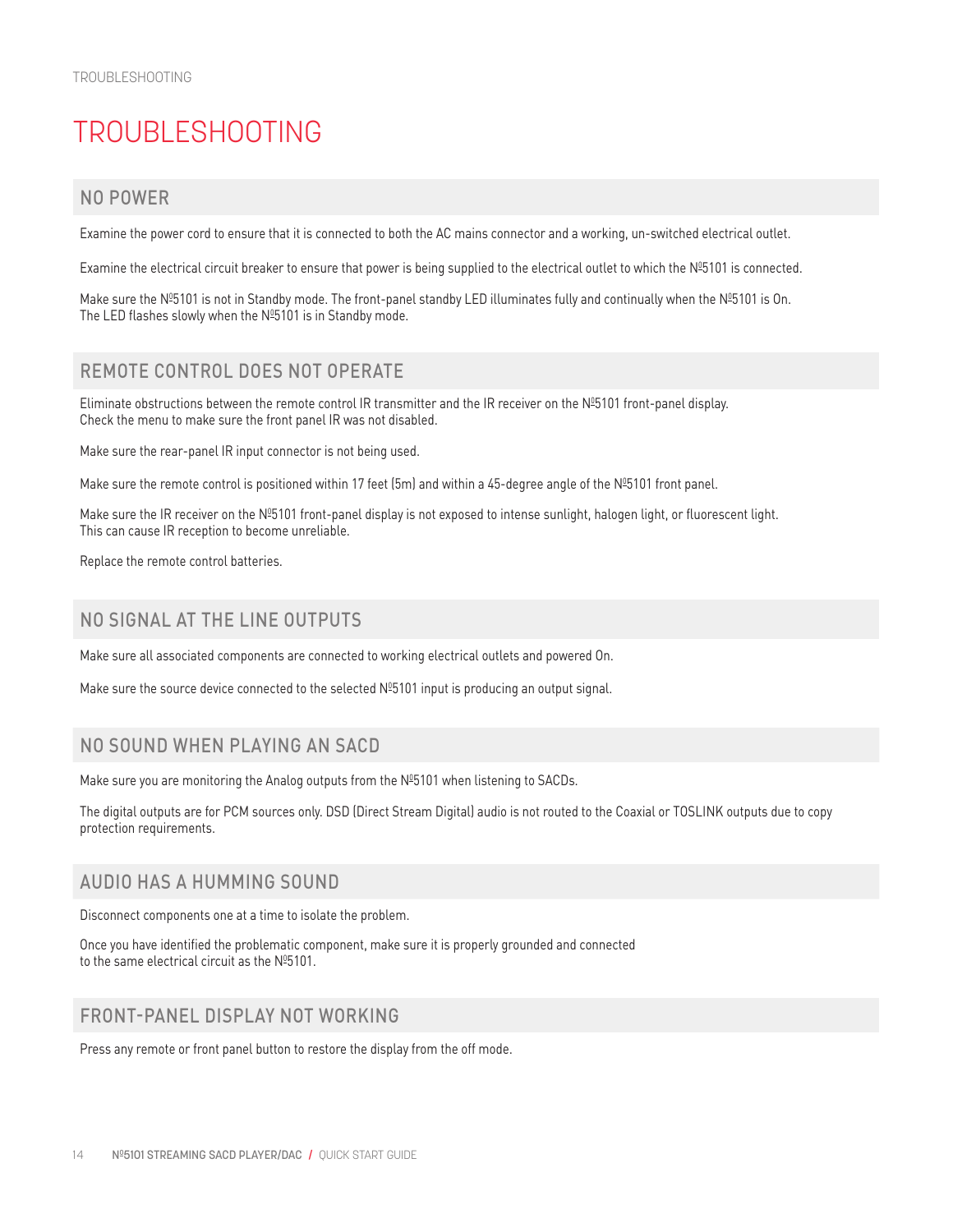# NO CONNECTIVITY VIA ETHERNET

Verify that an Ethernet cable is correctly connected between the router, switch or hub and the  $\mathsf{N}^{\mathsf{g}}5101.$ 

Verify the age of the router, switch or hub. If the router, switch or hub is more than three years old, there may be a communication issue with the  $N^{0.5101}$ .

Power cycle the unit and use a newer router, switch or hub between the network and the  $N^{0.5101}$ .

# IF ALL ELSE FAILS…

Power cycle the №5101 by unplugging the power cord, waiting at least 10 seconds and reconnecting the power cord. Restore factory-default settings.

Contact your authorized Mark Levinson dealer.

Contact Mark Levinson Customer Service at 888-691-4171 or www.marklevinson.com.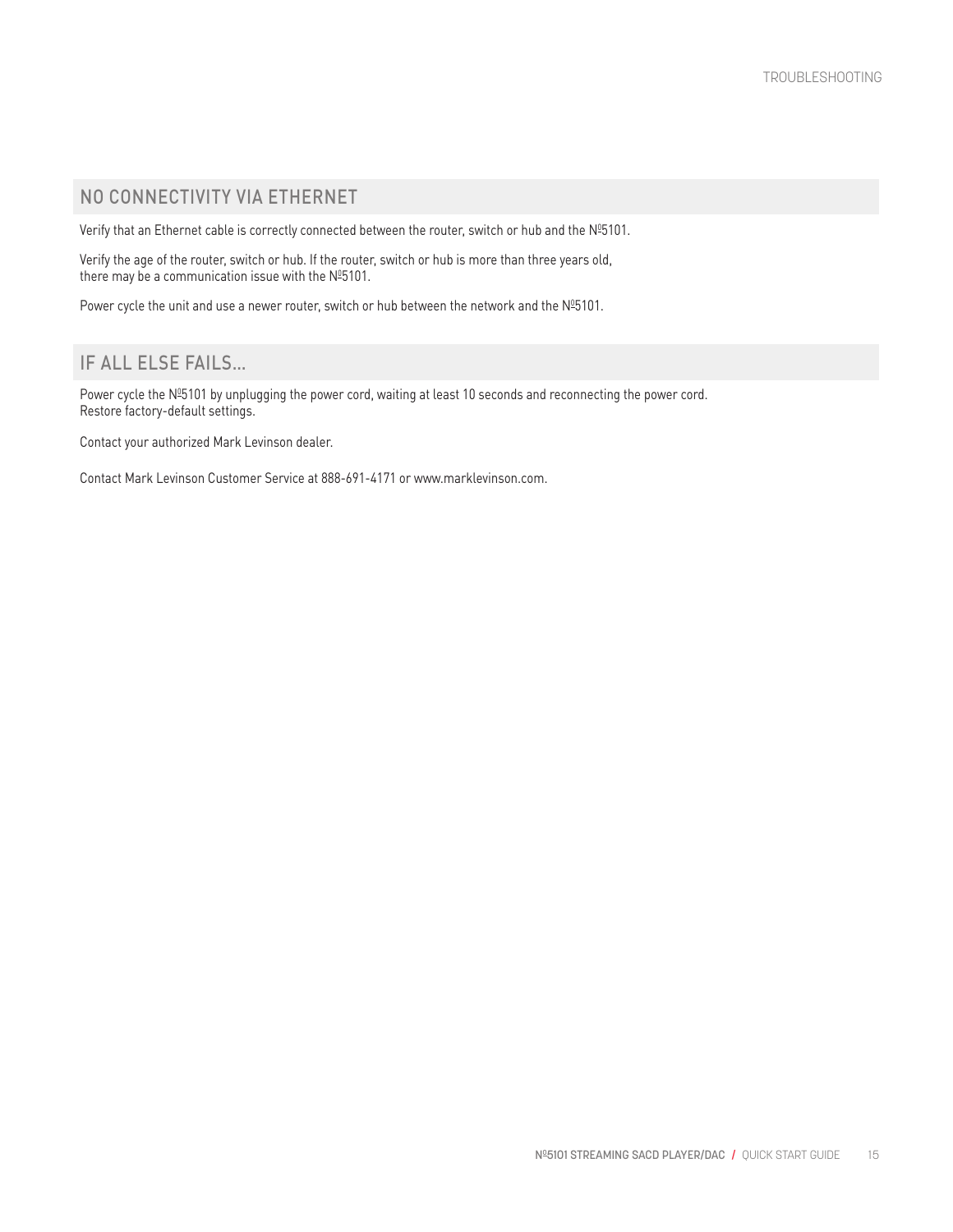# **SPECIFICATIONS**

GENERAL

| Output Voltage:                    | 3.0V RMS single-ended at full scale (0dBFS)<br>6.0V RMS balanced at full scale (0dBFS)                                                                                                                                                                                                                         |
|------------------------------------|----------------------------------------------------------------------------------------------------------------------------------------------------------------------------------------------------------------------------------------------------------------------------------------------------------------|
| Total Harmonic Distortion + Noise: | <0.004%, 20Hz to 20kHz, single-ended, 3V RMS output (44.1kHz/16 bit signal)<br><0.003%, 20Hz to 20kHz, balanced, 6V RMS output (44.1kHz/16 bit signal)<br><0.003%, 20Hz to 20kHz, single-ended, 3V RMS output (192kHz/24 bit signal)<br><0.002%, 20Hz to 20kHz, balanced, 6V RMS output (192kHz/24 bit signal) |
| Signal-To-Noise Ratio:             | >94dB single-ended (wideband, unweighted, referred to 3V RMS output)<br>>106dB balanced (wideband, unweighted, referred to 6V RMS output)                                                                                                                                                                      |
| Power Consumption:                 | Standby: <0.4W<br>Power on: 32W                                                                                                                                                                                                                                                                                |
| Digital Audio Connectors:          | 1 optical digital input (Toslink)<br>1 coaxial digital S/PDIF input (RCA)<br>1 optical digital output (Toslink)<br>1 coaxial digital S/PDIF output (RCA)                                                                                                                                                       |
| <b>Output Connectors:</b>          | 1 pair single-ended line-level outputs (RCA)<br>1 pair balanced line-level outputs (XLR)                                                                                                                                                                                                                       |
| Control And Network Connectors:    | 1 RS-232 port (DB9 connector)<br>1 IR input (1/8"/3.5mm phone jack)<br>112V DC trigger input (1/8"/3.5mm phone jack)<br>1 Ethernet port (RJ-45 connector)<br>1 USB-A connector<br>1 Wi-Fi antenna connector (SMA receptacle)                                                                                   |
| Wireless Format:                   | 2.4GHz, 802.11b/g/n                                                                                                                                                                                                                                                                                            |
| Supported File Types:              | FLAC, WAV, AIFF, OGG up to 24 bit/192kHz<br>DSF, DFF up to 5.6MHz (DSD128/DSD 2X)<br>AAC up to 24 bit/96kHz<br>MP3 up to 320kbps/48kHz<br>WMA up to 192kbps/48kHz                                                                                                                                              |
| Dimensions/Weight (Unit):          | Height: 4.97"/126mm; Height without feet: 4.50"/114mm; Width: 17.25"/438mm; Depth: 18.36"/466mm;<br>Weight: 25.5 lb/11.5kg                                                                                                                                                                                     |
|                                    | Dimensions/Weight (With Packaging): Height: 11"/279mm; Width: 27"/686mm; Depth: 24"/610mm;<br>Weight: 35.7 lb/16.2kg                                                                                                                                                                                           |